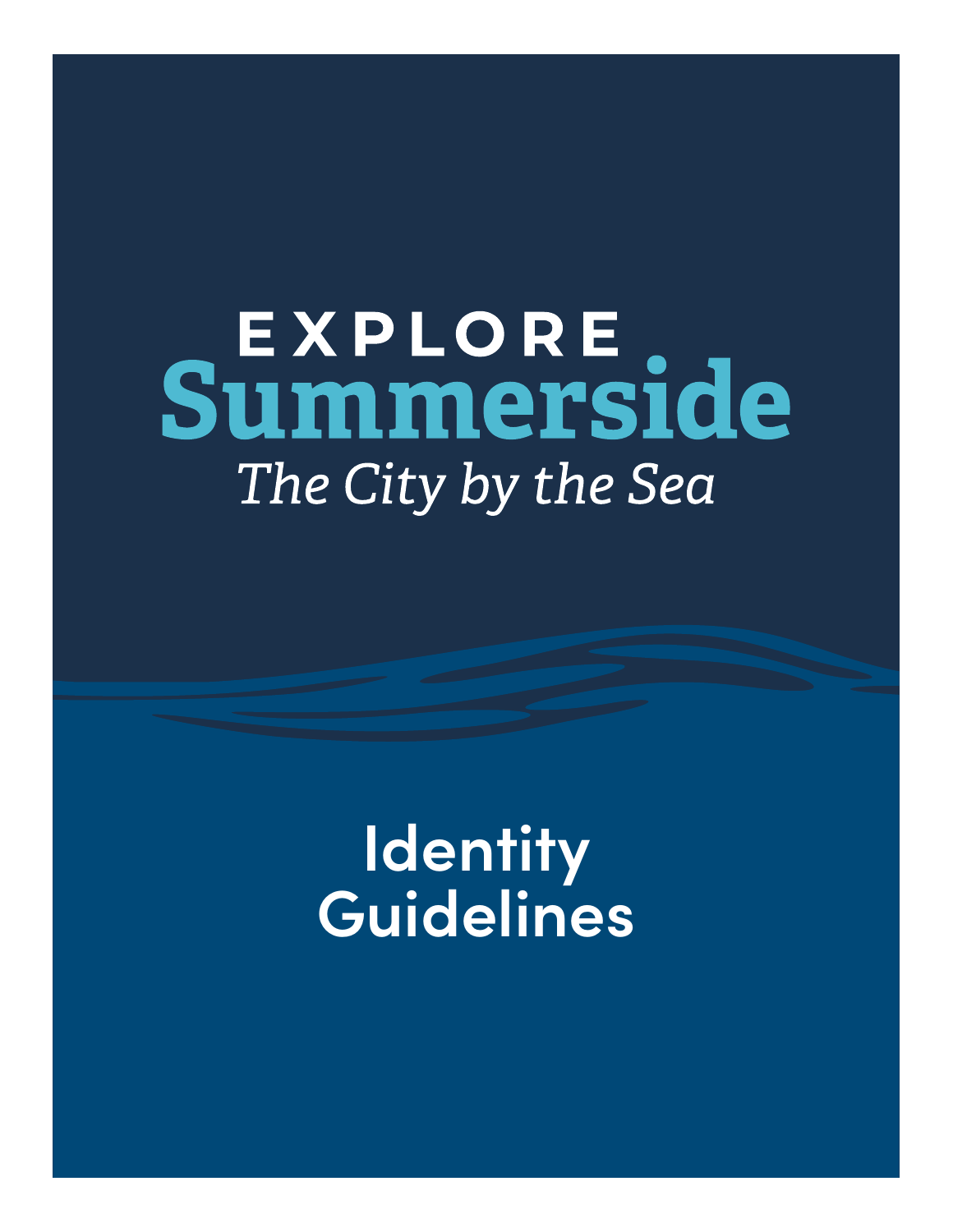#### **Explore Summerside: Primary Logo**

### **Summerside** The City by the Sea

EXPLORE<br>Summerside The City by the Sea

COLOUR COLOUR REVERSED



**EXPLORE**<br>Summerside The City by the Sea

B&W NORMAL B&W REVERSED

**EXPLORE**<br>Summerside The City by the Sea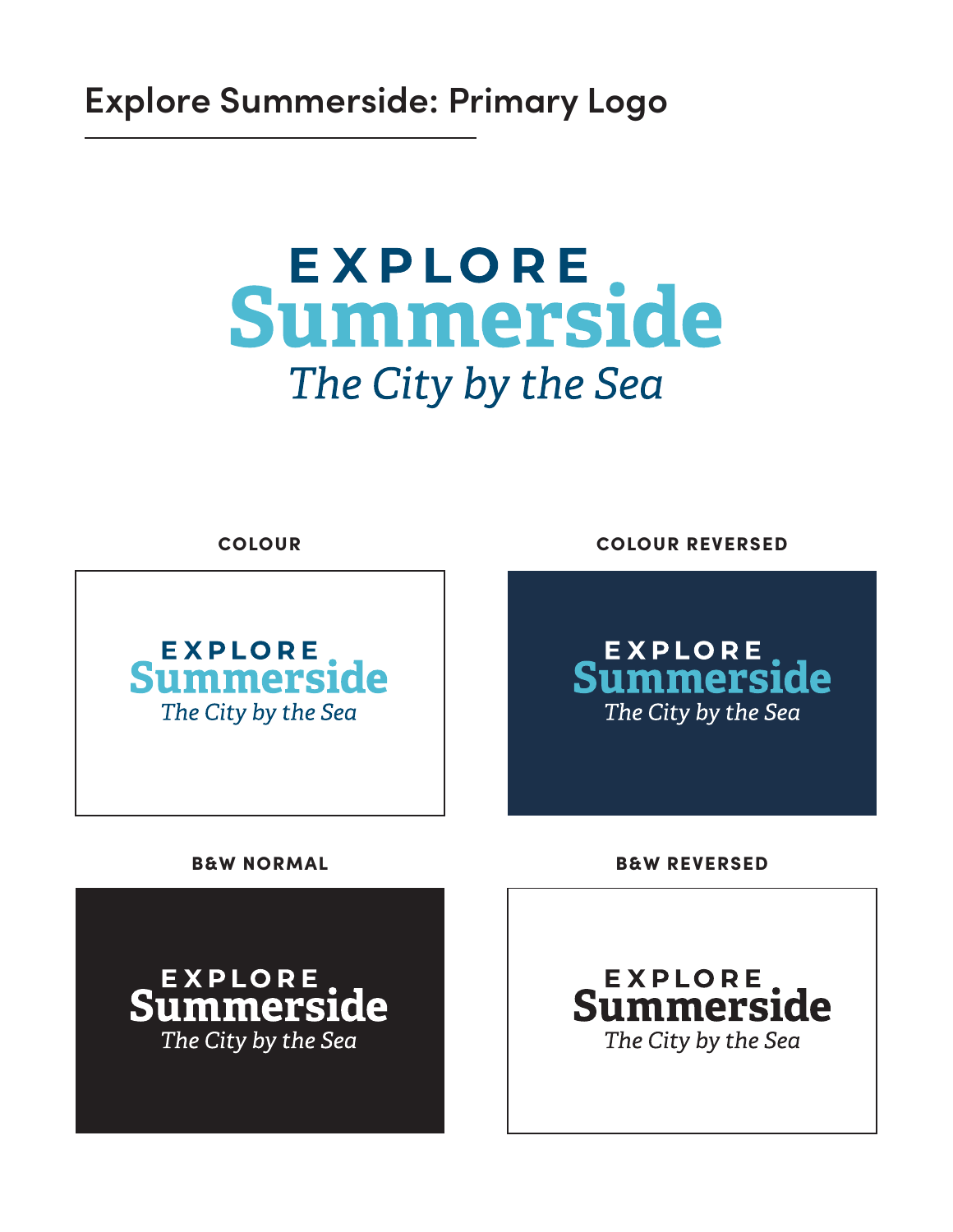#### **Explore Summerside: Sizing and Exclusion**

The exclusion zone refers to the area around the logo which must remain free from other copy to ensure the logo is not obscured. As the diagram indicates, the exclusion zone for the logos are equal to the height of the **lowercase d stem in "Summerside"**.



#### **Explore Summerside: Fonts**

## **Adelle Bold**

#### **Montserrat Bold**

Montserrat Medium

These fonts can be used for a uniform brand identity in all advertising and associated graphics moving forward. This will prevent the brand from becoming diluted.

The size should vary in multiples of four. 8, 12, 16, 20, 24, 28, 32, 36, 40, 44, and so on.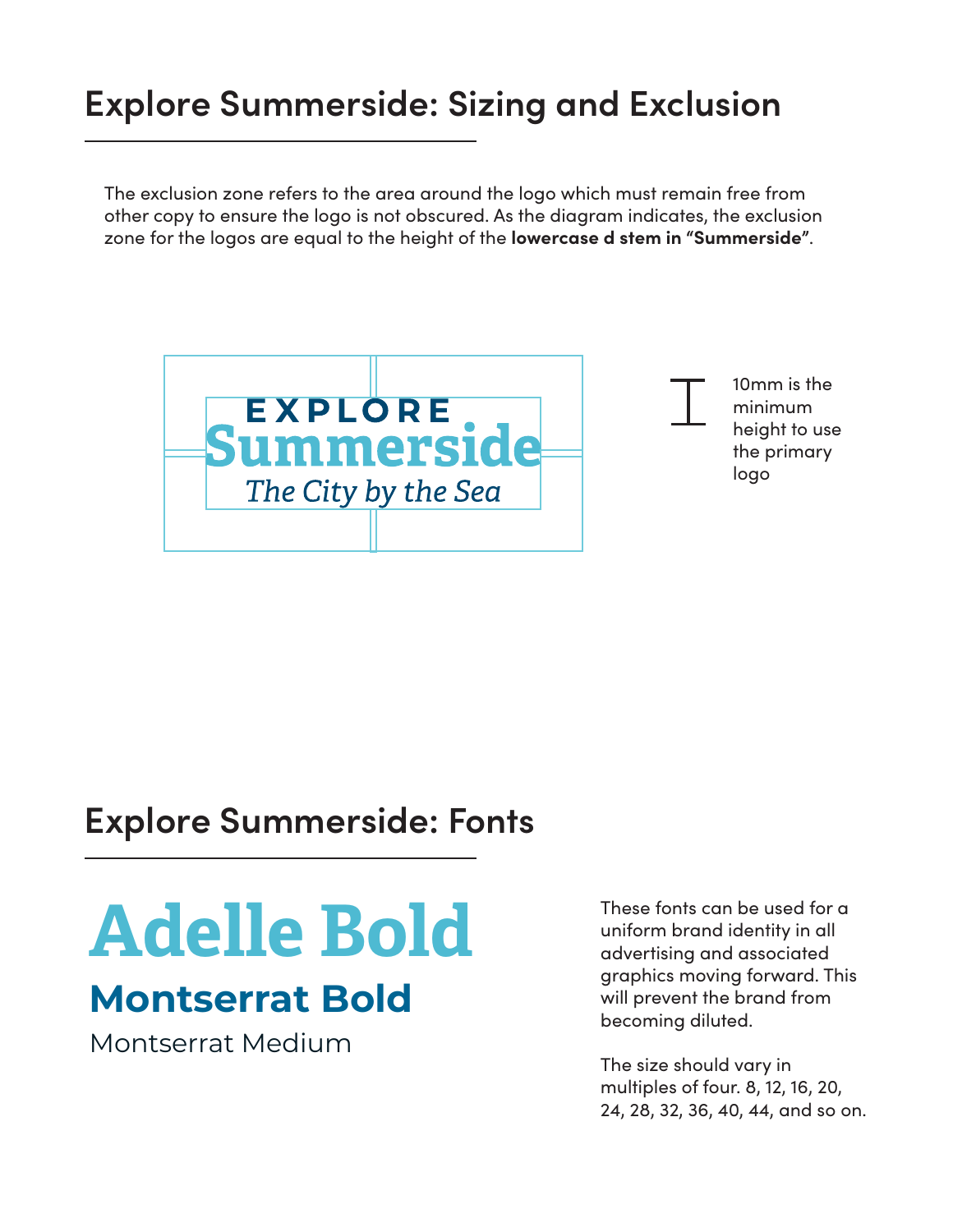#### **Explore Summerside: Colour**